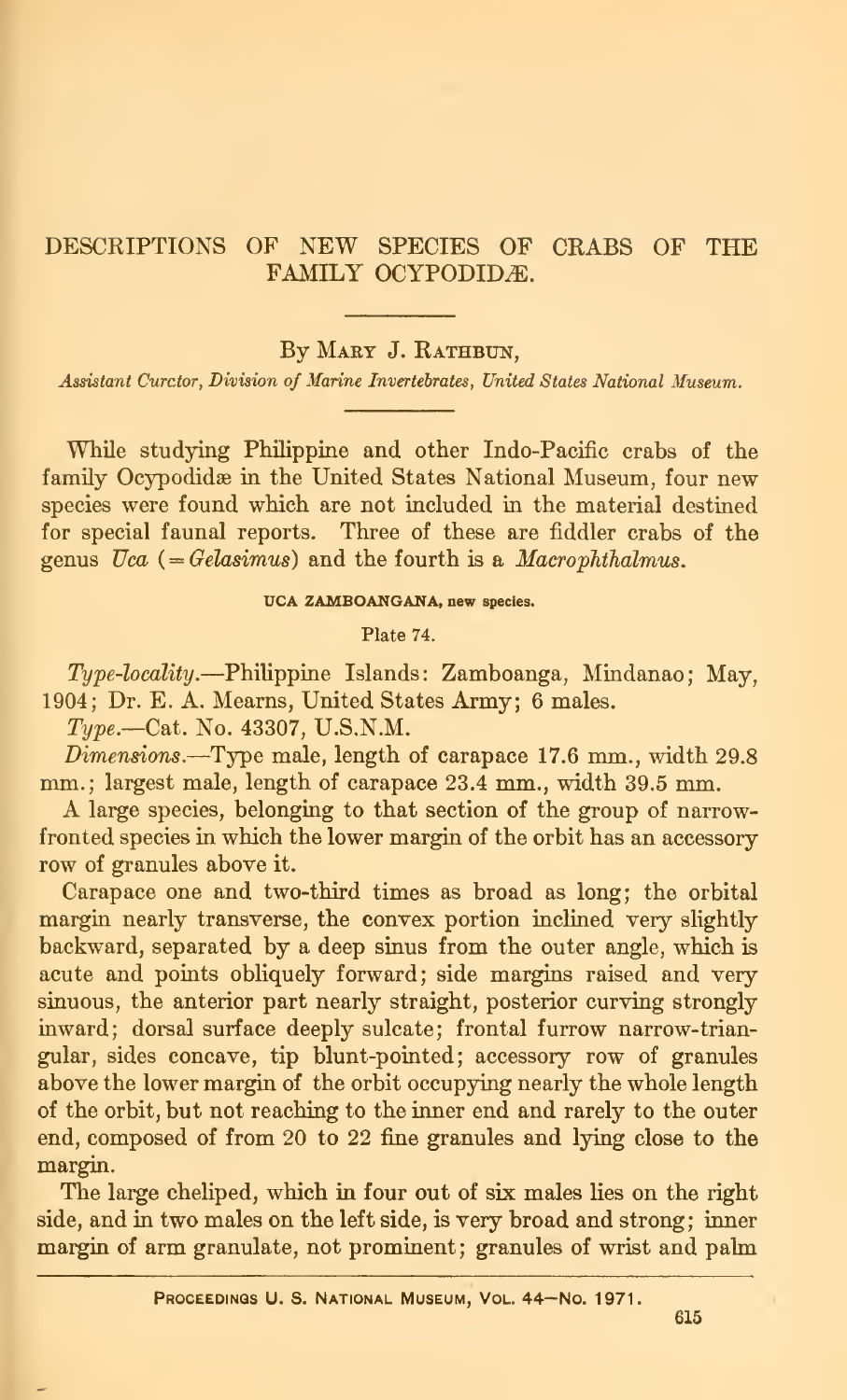of median size; upper and lower margins of palm marked off by an impressed line; oblique line of inner surface not very prominent, with one row of tubercles; the convexity of the lower margin of the propodus is interrupted by a very shallow sinus behind the thumb; fingers broad and flat, intervening space narrower than either finger; a very shallow groove through the middle of each finger and a deep groove on the proximal half of the dactylus near the upper edge; prehensile edges each with two teeth, one near the tip and one near the middle, that on the dactylus proximal to that on the immovable finger.

The largest specimen has a proportionately large claw, but with a shorter palm, and the movable finger is devoid of a tooth at the middle; median groove obsolete; immovable finger broken ofi^ at the base. This form apparently corresponds to that which is known in various other species of fiddlers where the claw may have a very short palm and simpler fingers as compared to the normal form in that species.

Ambulatory legs with the merus joints expanded, the upper surface with few granules, upper edge distinctly serrated.

This species may be distinguished by its almost transverse anterior margin, the very long accessory row of granules above the lower margin of the orbit, and by the triangular-oblong frontal furrow.

UCA MEARNSI, new species.

Plate 75, figs. <sup>1</sup> and 2.

 $Type\text{-}locality$ . Philippine Islands: Davao, Mindanao; Dr. E. A. Mearns, United States Army; <sup>1</sup> female.

An additional female was taken at Negros Island by Dr. Bashford Dean.

 $Type. - Cat.$  No. 43383, U.S.N.M.

 $Dimensions.$ -Type female, length of carapace 14.2 mm., width 21.2 mm.

This species is represented only by females.

Carapace one and one-half times as broad as long, very convex or almost semicylindrical; surface coarsely granulate, although the granules are scarcely visible to the unaided eye ; the branchio-cardiac is the deepest of the dorsal furrows; supraorbital margins nearly transverse, very sinuous ; the acutely angled anterior tooth is directed obliquely forward; lateral margins granulate and obtusely angled a little behind the anterior angle; frontal furrow narrow-oblong, tip arcuate; an accessory row of granules above the lower margin of the orbit, occupying less than one-third the length of the orbit and composed of seven or eight granules; the row begins at the outer end close to the margin, but inwardly diverges from it, being in front view transverse or parallel to the eyestalk when folded in the orbit.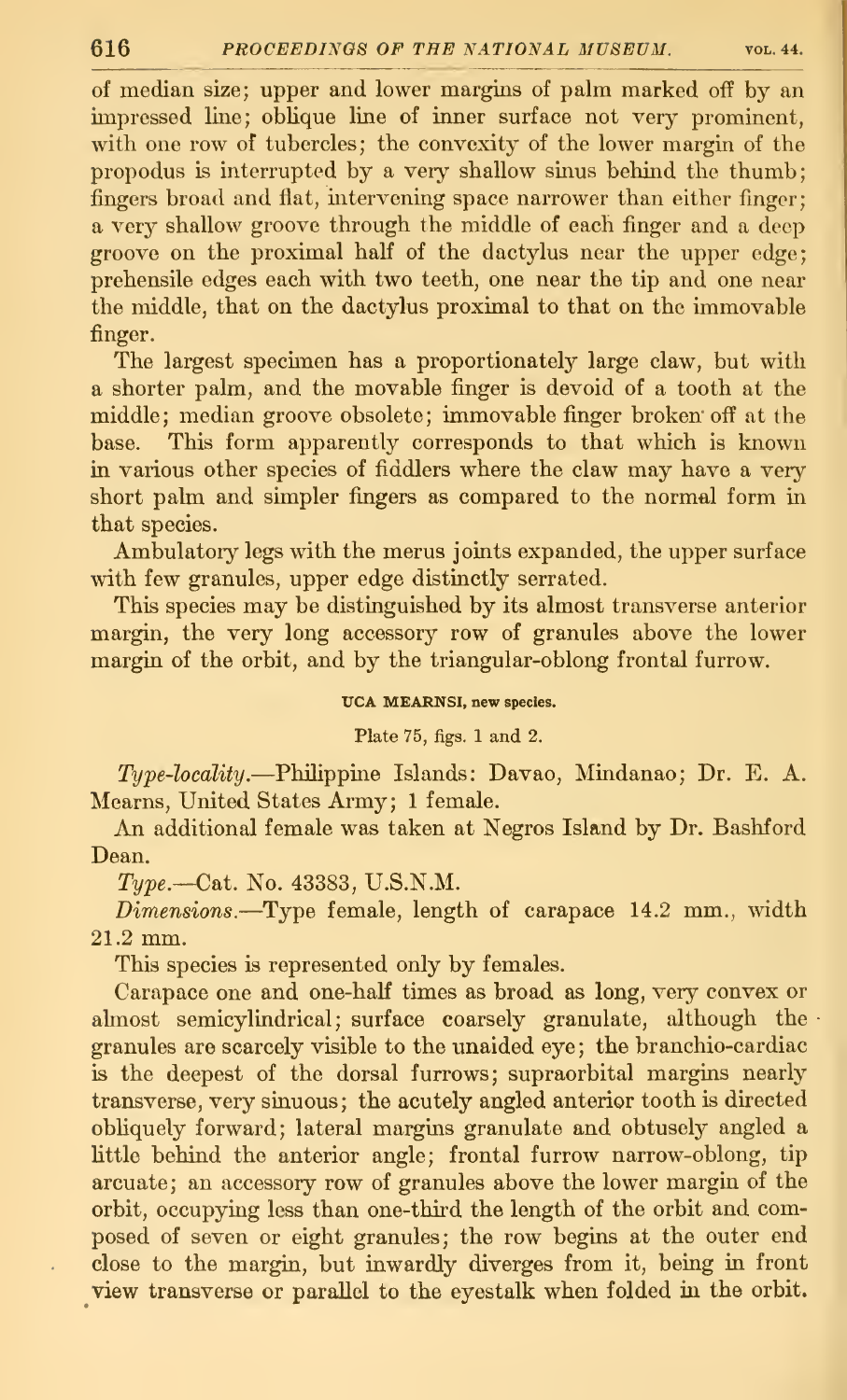Ambulatory legs rougher than usual, the merus joints very wide (that of last pair twice as long as wide), their margins strongly serrulate, granules of dorsal surface coarse, scabrous, and rather numerous.

This species in shape approaches  $U$ . zamboangana, but is much narrower, even considering the difference in the sexes: frontal furrow with parallel instead of converging sides; the accessory row of granules on the lower orbit much shorter and not following the line of the orbital margin.

It also resembles U. arcuata (de Haan), but that species has very sinuous side margins and no accessory granules on the lower orbit.

## UCA NOVÆGUINEÆ, new species.

Plate 76.

Type-locality.—New Guinea; 2 males, one left-handed, one right handed; received from the Linnean Society, Sydney, New South Wales.

Type.-Cat. No. 6374, U.S.N.M.

Dimensions.—Male, length of carapace 9.3 mm., width <sup>16</sup> mm.

Allied to  $U$ . gaimardi (Milne Edwards),<sup>1</sup> from which it differs in the following particulars: Sides of the carapace more strongly convergent, so that the lateral angles are narrower, and project more sideways; the front is correspondingly narrower, being less than one-fifth of the width of the carapace.

While the large cheliped of the male is of the same general pattern as in U. gaimardi, the palm lacks the deep triangular depression at the base of the index, so characteristic of that species; the granulation is finer; the furrow just below the superior marginal line of granules is not deeply impressed; the oblique ridge on the inner surface is more prominent and marked with a single row of about eight large granules and several smaller ones; as in gaimardi the slender fingers are devoid of a groove on the outer surface, and the index has a tooth at its middle and a smaller one near the tip; the dactylus, instead of two enlarged denticles dividing it into three subequal spaces, has three denticles, one of which is not far from the tip, and the space proximal to which is divided into three subequal spaces.

In the shape of the carapace this species approaches  $U$ . triangularis (Milne Edwards), but that species has the sides still more convergent, the anterior border of the front more truncate, the movable finger longitudinally grooved.

A young left-handed male from Zamboanga, Mindanao, Phihppine Islands, Dr. E. A. Mearns, collector, December, 1903, probably be longs to this species. Carapace 5.8 by 9.6 mm. Front about onefifth width of carapace, its lower edge a little straighter than in the typical specimens; inner and lower margins of arm of large cheliped

<sup>&</sup>lt;sup>1</sup> Gelasimus Gaimardi Milne Edwards, Ann. Sci. Nat., Zool. (3), vol. 18, 1852, p. 150 [114], pl. 4, fig. 17.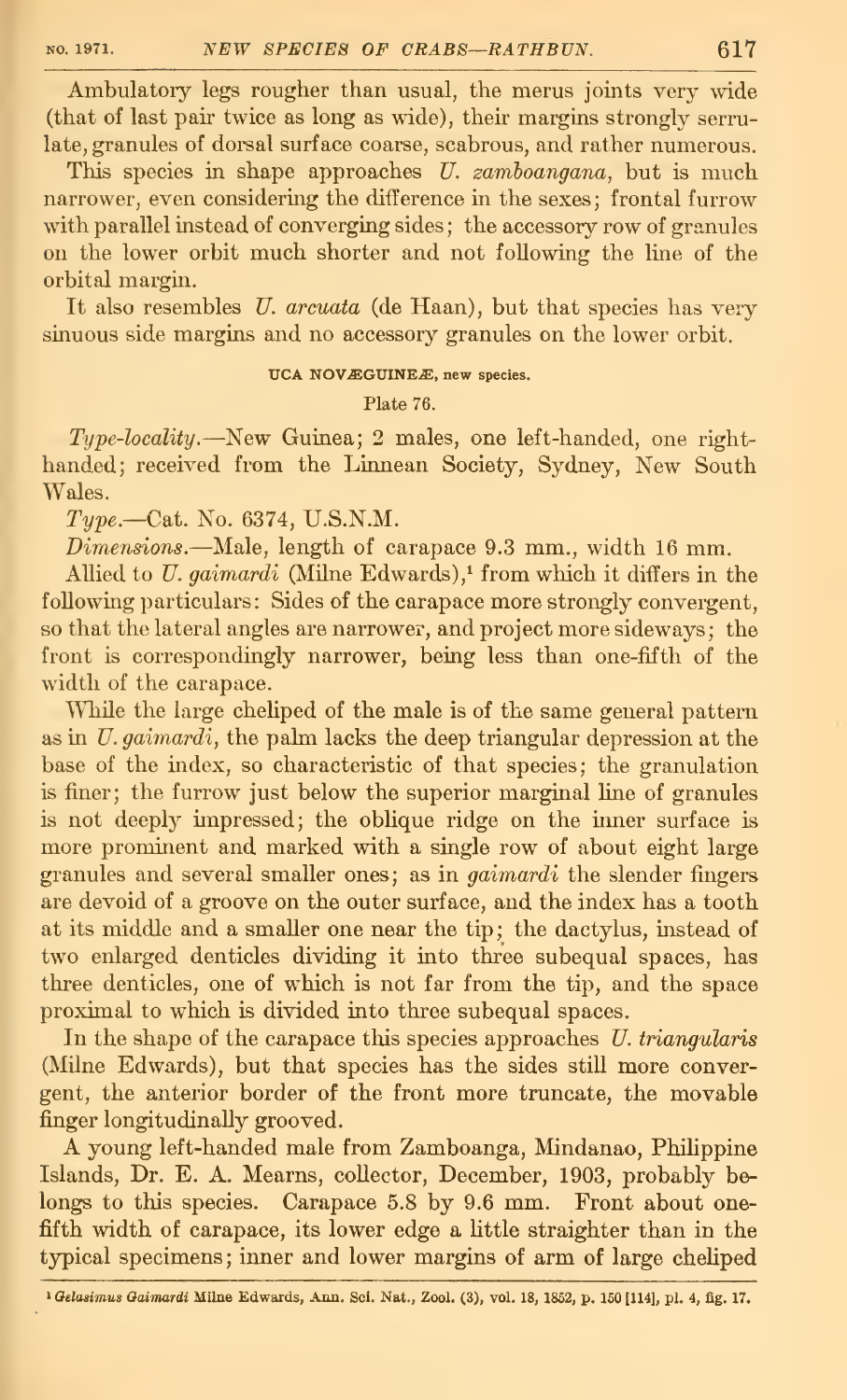more coarsely and sharply granulate; the distal of the two vertical rows of granules inside the palm is composed of very fine granules; the three denticles on the movable finger are all more proximally placed, and the intermediate one has a much smaller space on its proximal than on its distal side.

While it is possible that this specimen represents a new species, it is too undeveloped to be described as such.

### MACROPHTHALMUS CRINITUS. new species.

Plate 75, fig. 3.

Macrophthalmus, sp., DE MAN, Abh. Senckenb. naturf. Ges., vol. 25, 1902, p. 495. Macrophthalmus pacificus RATHBUN, Bull. Mus. Comp. Zoöl., vol. 52, 1910, p. 307, pi. 1, fig. 3. Not M. pacijicus Dana (1851), de Man (1890)

Type-locality.—Moluccas: Amboyna; Thomas Barbour; <sup>1</sup> male type, <sup>1</sup> female, <sup>1</sup>young (M.C.Z.); <sup>1</sup> male, <sup>1</sup> female (U.S.N.M.).

Type.—C&t. No. 7259, M.C.Z.

Paratypes.—Cat. No. 39493, U.S.N.M.

Dimensions.—Type male, length of carapace 11.2 mm., width 15.3 mm., width of front below 2.5 mm.

Carapace convex, smooth and punctate in the highest portions, irregularly granulate elsewhere; a short oblique granulate line above the last leg; details of surface obscured by coarse hairs. Carapace widening from the anterior angles to the posterior part of the second tooth; behind this point the sides are nearly parallel, but somewhat sinuous; upper margin of orbit very sinuous, directed forward at the antero-lateral tooth; first sinus of the lateral margin triangular; sec ond tooth forming nearly a right angle; third tooth minute. Front slightly constricted, lower edge faintly bilobed. Orbit finely crenulate above, coarsely denticulate below; eyes not reaching end of orbits.

Suture between ischium and merus of outer maxillipeds slightly oblique; outer margin of ischium longitudinal. Chelipeds of male with the merus-joint densely clothed with coarse hair on the lower surface and on the infero-distal part of the inner surface; long fine hairs on the upper, inner, and distal margins; wrist and palm evenly granulate on outer surface, a faint ridge near lower margin of distal end of palm continued more distinctly on immovable finger; upper and lower edges of palm rounded; dactylus with a large truncate tooth behind the middle; the coarsest and most prominent denticulation of the immovable finger is near the distal end. Legs longhairy above and on the margins; distal tooth of merus-joints small, concealed in dorsal view by the hair; merus of third leg a little less than two and one-half times as long as wide.

Variations.—Specimens smaller than the type have <sup>a</sup> larger smooth (not granulate) space on the carapace; the lower edge of the front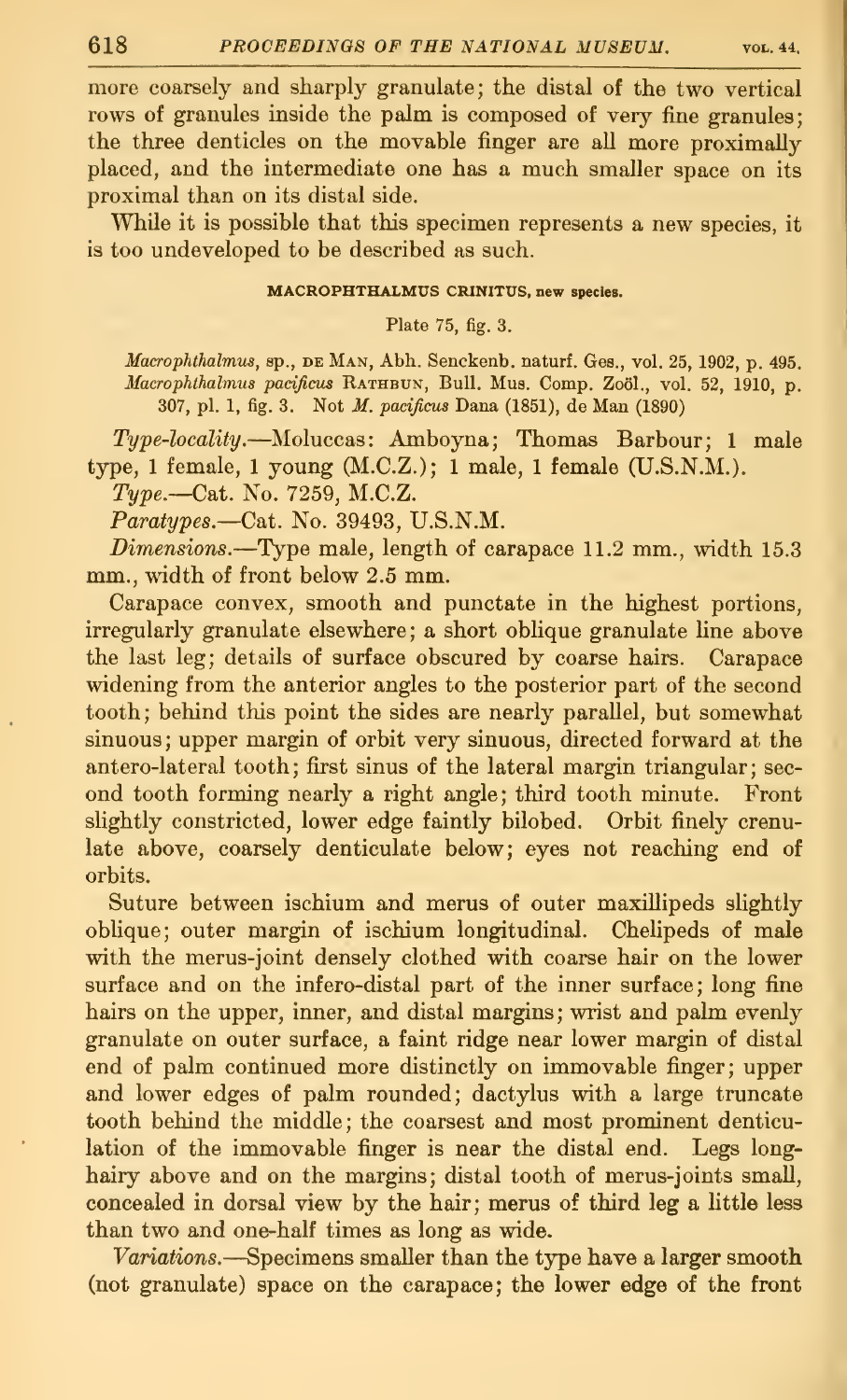is scarcely bilobed; the ridge on the palm is strong and the upper edge marginate, both in undeveloped males as well as in females.

The species differs from  $M.$  pacificus Dana<sup>1</sup> in its greater hairiness; in the upper margin of the orbit trending forward at its outer end instead of backward; in the carapace being more quadrate in shape and without sharp lines of granules on the branchial region; in the front having a narrow rim of even width throughout, while in pacificus the rim widens along the sides from above downward, so that while the front in its entirety is constricted, the depressed or middle portion of it is not constricted but narrows downward; the tooth on the movable finger plays into a cavity in the immovable finger, while in pacificus it moves against or toward an elevation on the immovable finger.

De Man in 1902<sup>2</sup> contrasts a female without locality label, which he described in 1890,<sup>3</sup> with a female from Tobelo, Halmahera, and thinks that the former may not be  $M$ . pacificus, as he thought in 1890, because Dana's figure does not show the granular lines on the carapace. De Man further thinks that the Halmahera specimen may be pacificus and the 1890 specimen bicarinatus Heller.

The 1890 specimen is the same species, I think, as the specimens called *pacificus* in the present paper, while the Halmahera specimen  $(Macrophthalmus, sp., de Man)$  is the one described here as *crinitus*. The reasons why I attach the name *pacificus* to the former instead of the latter are (1) the shape of the carapace; (2) the depressed portion of the front narrows forward, as it appears to in Dana's figure; (3) the shape and hairiness of the legs correspond; (4) the spine on the meropodites is sharp and plainly visible, which it is not in crinitus.

Dana describes the carapace of pacificus as "naked and smooth" and figures no granular lines, but the postero-lateral regions are represented as pubescent in the illustration. His type was an immature male of small size; perhaps the lines were inconspicuous.

Heller's figure of  $M$ .  $bicarinatus$ <sup>4</sup> is too unlike the species under consideration to be united with either.

<sup>3</sup> Notes Leyden Mus., vol. 12, p. 79.

<sup>1</sup> U. S. Expl. Exp., vol. 13, Crust., pt. 1, 1852, p. 314; atlas, 1855, pi. 19, fig.4 a-c.

<sup>&</sup>lt;sup>2</sup> Abh. Senckenb. naturf. Ges., vol. 25, pp. 495-499.

<sup>\*</sup> Reise Novara, Crust., 1865, pi. 4, fig. 2.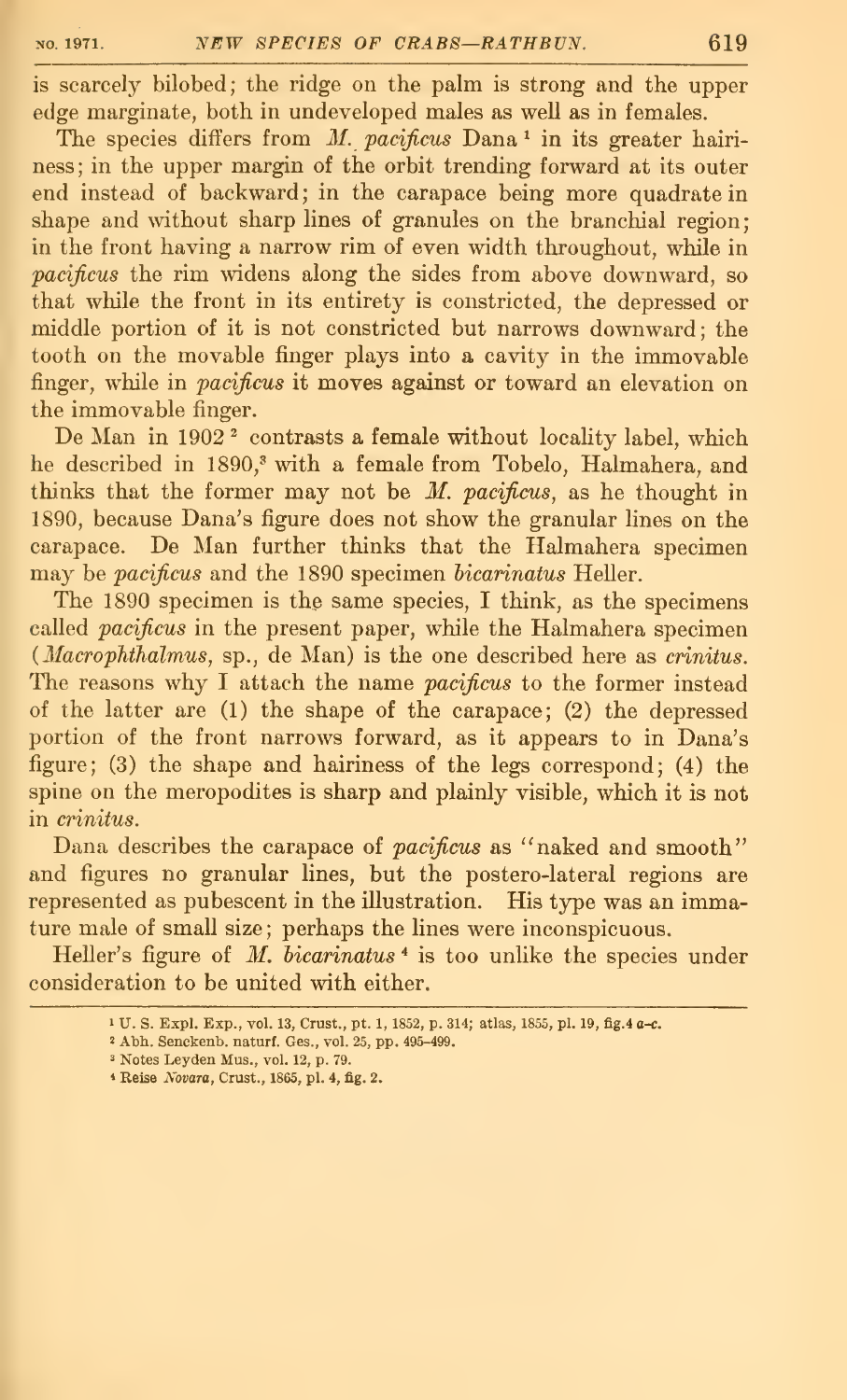## EXPLANATION OF PLATES.

## PLATE 74.

- Fig. 1. Uca zamboangana, front view of male, natural size.
	- 2. Uca zamboangana, dorsal view of type male, natural size.
	- 3. Uca zamboangana, outer view of large (right) chela of a third male, natural size.
	- 4. Uca zamboangana, inner view of large (left) chela of a fourth male, natural size.

### PLATE 75.

- Fig. 1. Uca mearnsi, front view of type female,  $\times 2$ .
	- 2. Uca mearnsi, dorsal view of type female,  $\times 2$ .
	- 3. Macrophthalmus crinitus, ventral view of type male,  $\times 2$ .

### PLATE 76.

- Fig. 1. Uca novæguines, front view of type male,  $\times 2$ .
	- 2. Uca novæguineæ, dorsal view of type male,  $\times 2$ .
	- 3. Uca novæguineæ, outer view of large chela of same,  $\times 2$ .
	- 4. Uca novæguineæ, inner view of same,  $\times 2$ .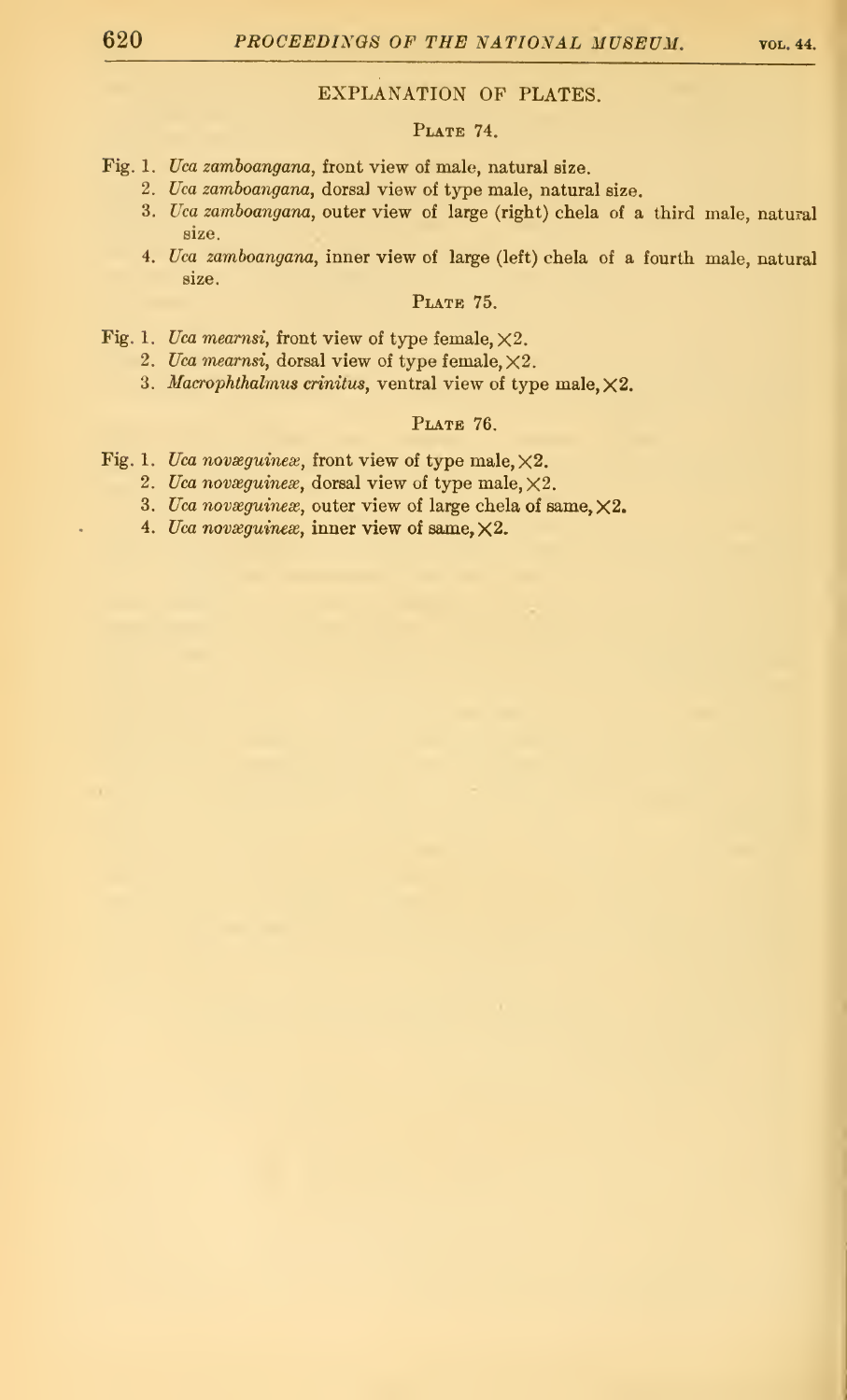

New Crabs of Family Ocypodid/e. FOR DESCRIPTION OF PLATE SEE PAGE 620.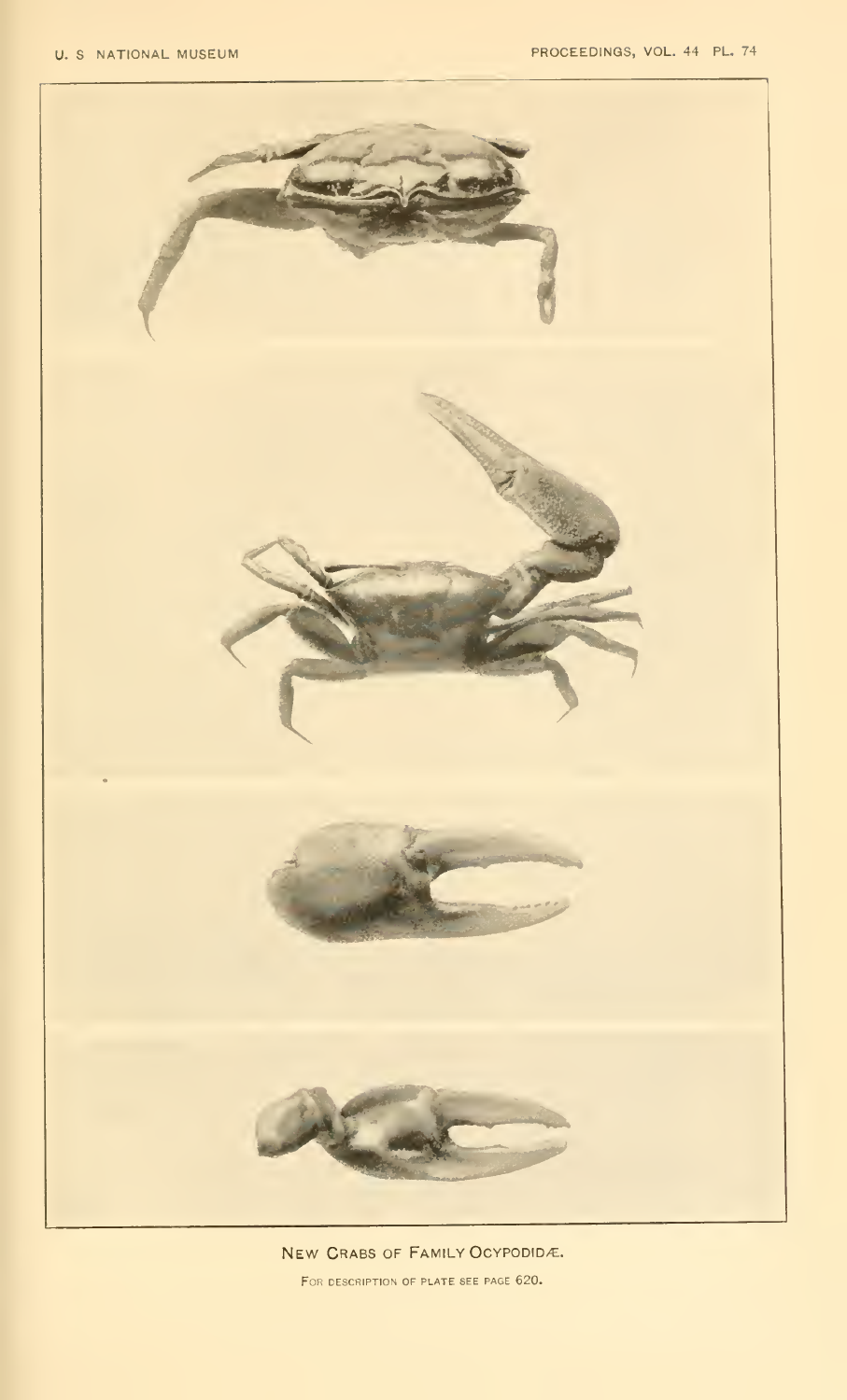

NEW CRABS OF FAMILY OCYPODIDÆ. For description of plate see page 620.